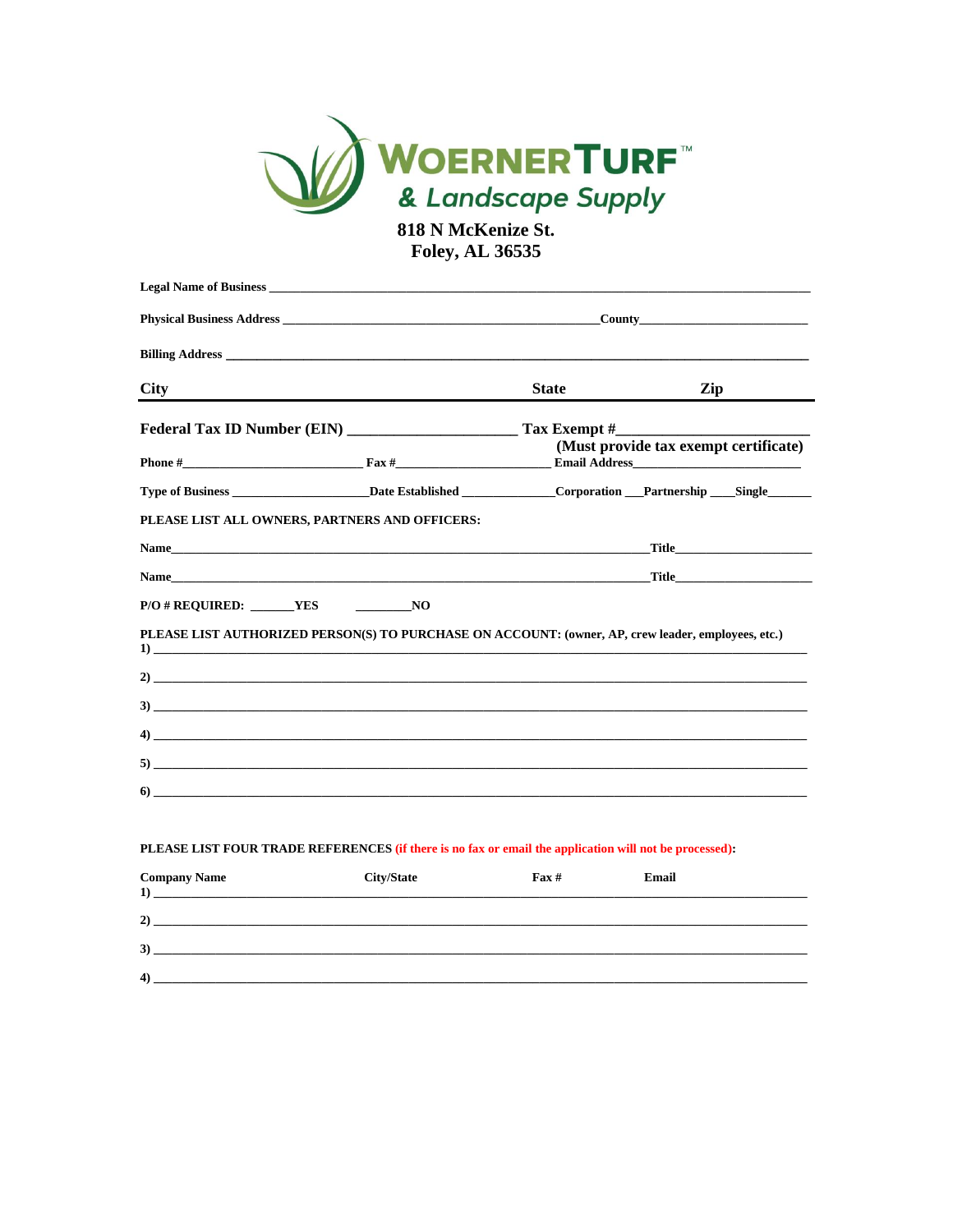### **TERMS AND CONDITIONS OF SALE**

- **1) CONTRACT: Each order shall constitute as a binding contract of purchase and sale between applicant and WOERNER TURF & LANDSCAPE SUPPLY in accordance with the Terms and Conditions on the request for credit and the terms of WOERNER TURF & LANDSCAPE SUPPLY's invoice. All sales will be conducted on a cash basis until credit has been established by the credit department of WOERNER TURF & LANDSCAPE SUPPLY.**
- **2) PAYMENT TERMS: If this credit application is accepted, applicant agrees to pay the full invoice price of all purchases made from WOERNER TURF & LANDSCAPE SUPPLY promptly, all invoices being due and payable 30 days from the date of invoice. If the total invoice price is not paid in full on or before the due date, an Interest Charge of 1 ½% will be assessed monthly on all invoices that are not paid when due. By signing below the Customer agrees to pay the accrued Interest Charges. Accounts in default will be subject to cancellation of credit without notice.**
- **3) SALES TAX EXEMPTION: According to the laws of the states where our products are sold, sales tax must be applied to all invoices unless a valid "Certificate of Resale" has been submitted to the credit department of WOERNER TURF & LANDSCAPE SUPPLY, INC.**
- **4) CASH OR CREDIT CARD PAYMENT: If, in WOERNER TURF & LANDSCAPE SUPPLY'S judgment, the financial condition of buyer at the time the goods are ready for to be received by applicant does not justify the terms of payment specified, WOERNER TURF & LANDSCAPE SUPPLY reserves the right to require payment in cash or credit card before shipment.**
- **5) NONCOMPLIANCE BY APPLICANT: WOERNER TURF & LANDSCAPE SUPPLY reserves the right to cancel all orders and any part thereof without penalty if applicant fails to comply with the terms and conditions of this transaction or fails to make any payments within the time specified. In the event of applicant default, WOERNER TURF & LANDSCAPE SUPPLY may rescind any agreements between the parties and hold applicant liable for all damages and losses as well as resell undelivered goods under this or other agreements between the parties as WOERNER TURF AND LANDSCAPE SUPPLY may elect.**
- **6) ATTORNEY'S FEES: In the event the account becomes delinquent and is referred to a licensed collection agency or an attorney, the Customer agrees to pay all costs and expenses of collection including reasonable attorney's fees, court costs, and costs incurred on appeal. The Customer agrees to allow his/her references and credit reports to be checked and reviewed.**
- **7) JURISDICTION: The Customer agrees to waiver all rights relating to venue, and further agrees to accept a court to be selected by WOERNER TURF & LANDSCAPE SUPPLY.**
- **8) TRANSPORTATION: In the event that goods are to be delivered by WOERNER TURF & LANDSCAPE SUPPLY, each shipment/delivery shall be considered a separate and independent transaction. All deliveries are made to curb line. Any deliveries made past the curb line are the complete responsibility and risk of the applicant. Any resultant damages shall be the applicants risk. The tractor trailers used for delivery are not equipped to enter sites which are not readily accessible.**
- **9) BENEFIT: This agreement shall be binding upon and take effect to the benefit of the successors and assigns of the respective parties. The applicant may not transfer or assign its rights or obligations under this agreement without the prior written consent of WOERNER TURF & LANDSCAPE SUPPLY.**
- **10) PRIVITY: There are no express, implied, or intended third-party beneficiaries to this agreement. The price quotations are directed solely and exclusively to the applicant named on the above 30-day terms application.**

#### **I/WE HAVE READ, UNDERSTAND, AND AGREE TO THE STATED TERMS AND CONDITION**

| <b>Applicant Signature_</b> | Title |
|-----------------------------|-------|
| <b>Printed Name</b>         | Date  |

## **\*\*FAX (251) 943-7400\*\* Email MROHE@WOERNERTURF.COM\*\***

*This is an attempt to collect a debt and any information will be used for that purpose*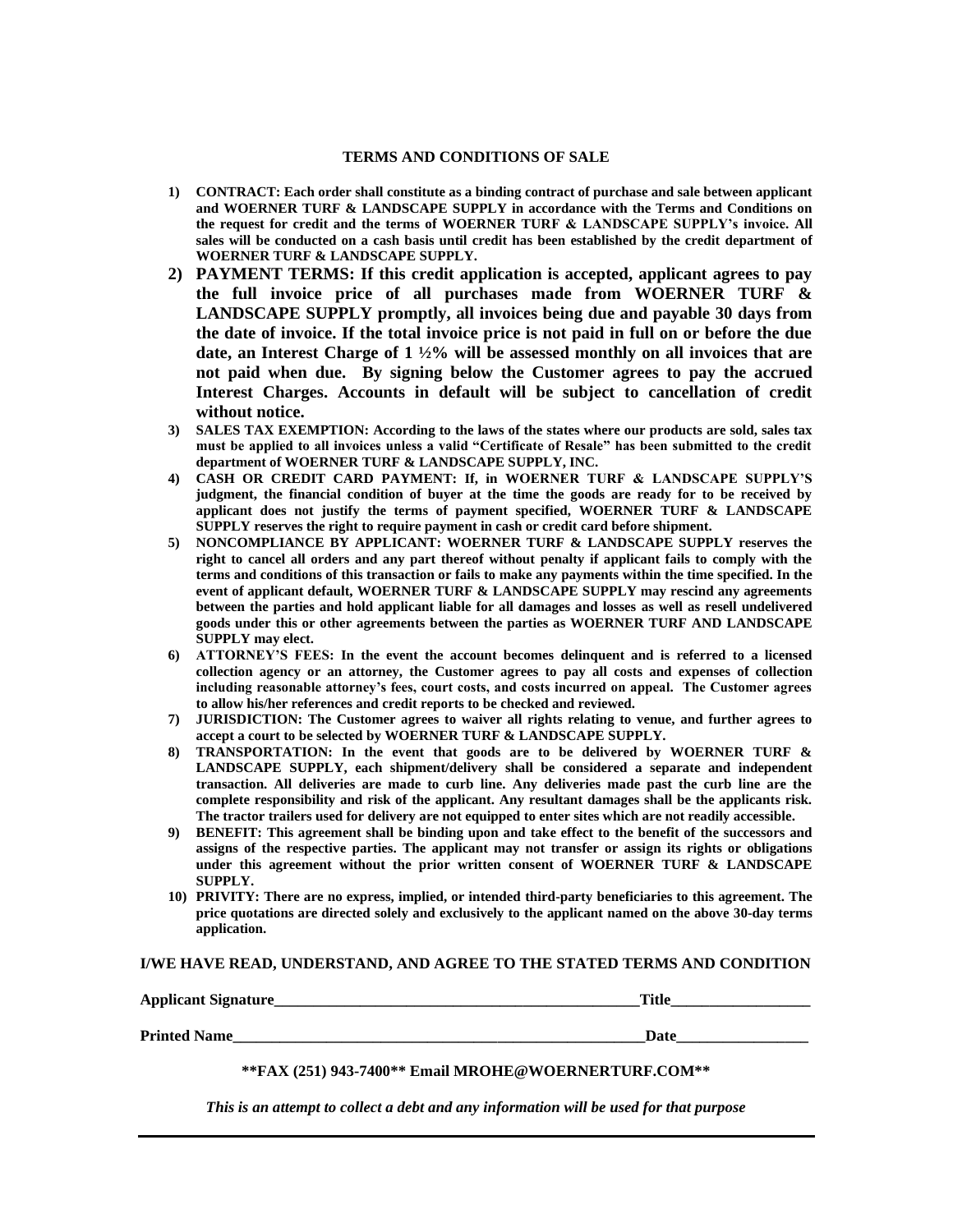## **CUSTOMER CHECKING INFORMATION AND BANK REFERENCE AUTHORIZATION**

| confidence.                                                                | I/We have applied to WOERNER TURF & LANDSCAPE SUPPLY, \$<br>credit with terms of net 30 days. Therefore, I/We authorize you to release any credit information<br>concerning my/our accounts listed below. I/We also request you promptly complete and return this<br>credit information to WOERNER TURF & LANDSCAPE SUPPLY. as soon as possible. WOERNER<br>TURF & LANDSCAPE SUPPLY. agrees that any information provided will be held in strictest |
|----------------------------------------------------------------------------|-----------------------------------------------------------------------------------------------------------------------------------------------------------------------------------------------------------------------------------------------------------------------------------------------------------------------------------------------------------------------------------------------------------------------------------------------------|
|                                                                            |                                                                                                                                                                                                                                                                                                                                                                                                                                                     |
|                                                                            |                                                                                                                                                                                                                                                                                                                                                                                                                                                     |
|                                                                            |                                                                                                                                                                                                                                                                                                                                                                                                                                                     |
|                                                                            |                                                                                                                                                                                                                                                                                                                                                                                                                                                     |
| PLEASE PRINT NAMES OF AUTHORIZED SIGNATORIES:                              |                                                                                                                                                                                                                                                                                                                                                                                                                                                     |
| NAME DOB SSN SSN                                                           |                                                                                                                                                                                                                                                                                                                                                                                                                                                     |
|                                                                            |                                                                                                                                                                                                                                                                                                                                                                                                                                                     |
| <b>BANK OFFICER ONLY:</b>                                                  |                                                                                                                                                                                                                                                                                                                                                                                                                                                     |
|                                                                            |                                                                                                                                                                                                                                                                                                                                                                                                                                                     |
|                                                                            |                                                                                                                                                                                                                                                                                                                                                                                                                                                     |
|                                                                            |                                                                                                                                                                                                                                                                                                                                                                                                                                                     |
| Are all accounts being handled in a satisfactory manner? _____Yes ______No |                                                                                                                                                                                                                                                                                                                                                                                                                                                     |
|                                                                            |                                                                                                                                                                                                                                                                                                                                                                                                                                                     |

*This is an attempt to collect a debt and any information will be used for that purpose*

**\*\*\*\*PLEASE RETURN TO CREDIT DEPTARTMENT BY FAXING/EMAILING TO \*\*\*\* CREDIT DEPARTMENT 251-943-6698 FAX (251) 943-7400 Email MROHE@WOERNERTURF.COM**